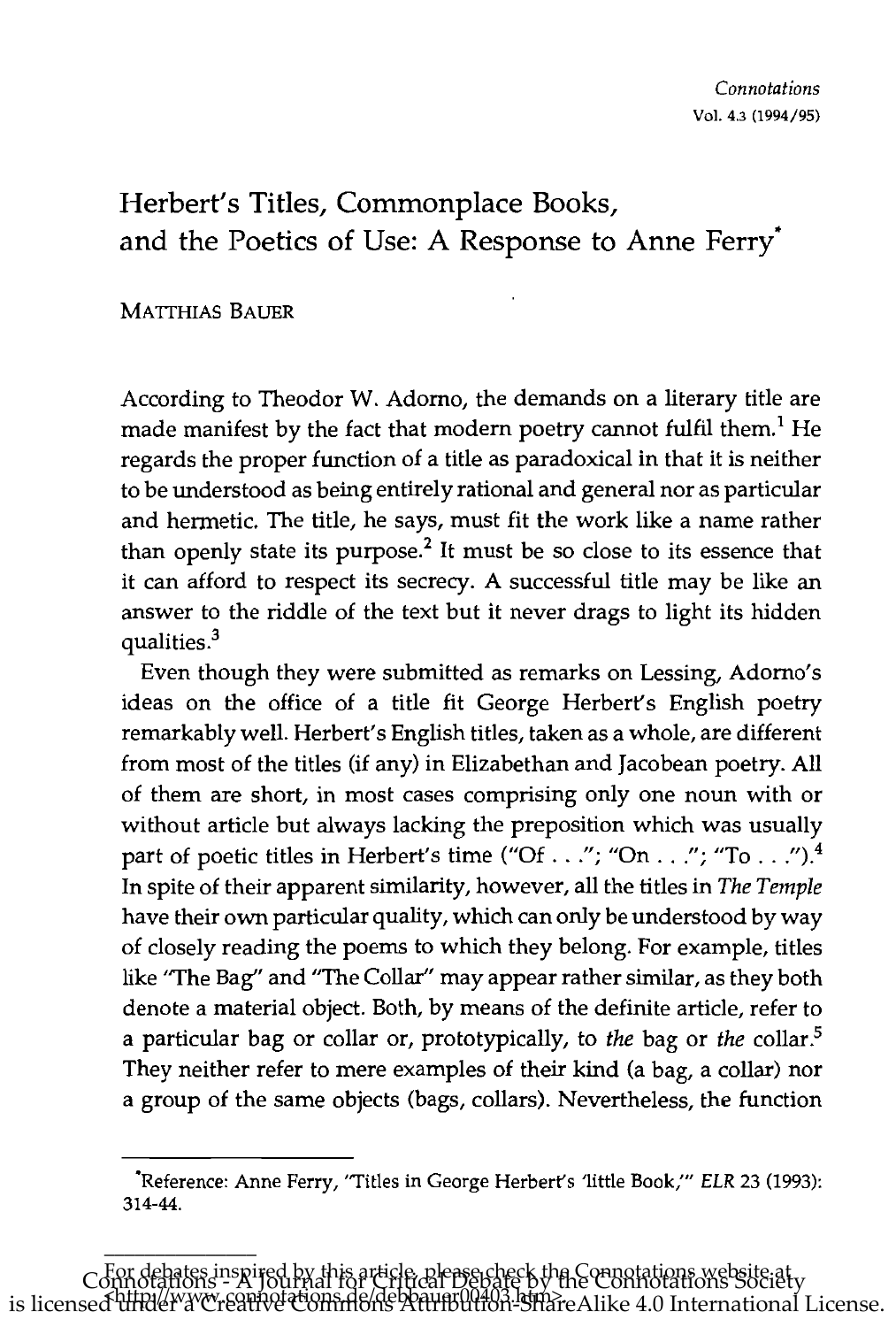of the two titles is not quite the same. No collar is mentioned in "The Collar" and, accordingly, the title assumes a riddling quality, inviting the reader to try and find appropriate meanings for it. In "The Bag," the title word also creates a mystery but here it is its unexpected presence in the text rather than its absence which has a puzzling effect: the wound in his side is the opening of the "bag" in which Christ carries human messages to his father.

The fact that Herbert's titles, considered as a whole as well as individually, are highly characteristic does not mean, however, that they are in every respect dissimilar to earlier literary titles. Thus, when I began studying Herbert's enigmatic titles,<sup>6</sup> I came to realize that they are, to a certain degree, reminiscent of the group-headings found in commonplace books or anthologies. Around 1600, several collections of quotations from English poets appeared in print, which were arranged by topic or subject-matter. Most of their group-headings are like those in *Bel-vedere Or The Garden of the Mvses,* e.g. "Of God," "Of Heauen," or "Of Conscience,"<sup>7</sup> obviously formed in analogy to the familiar Latin "De ... " titles. One commonplace book or dictionary of poetic quotations, Englands Parnassus (1600) has titles like "Life," "Loue," or "Vertue," corresponding even more closely to Herbert's own.<sup>8</sup> The affinity, however, is not confined to the titles. A number of "The Choysest Flowers of our Moderne Poets"<sup>9</sup> bear a certain topical or verbal resemblance to Herbert's poems-which is only to be expected, as Herbert deliberately used and transformed secular poetry for sacred purposes. Under "Vertue" in *Englands Parnassus*, for example,<sup>10</sup> we find lines from Spenser ('Whence is it that the flower of the field doth fade") and Thomas Dekker (''Vertue alone lives still"), which are both reflected in Herbert's poem ("Sweet rose . . . / Thy root is ever in its grave," "Onely a sweet and vertuous soul ... / Then chiefly lives").

The most detailed study of Herbert's titles is Anne Ferry's stimulating and well-documented article on ''Titles in George Herbert's 'little Book.'" Ferry compares Herbert's titles with those of preceding or contemporary English poets, especially with collections of religious verse, and convincingly points out the difference between them. At the same time, she draws attention to the similarity between the characteristic one-word titles of *The Temple* and the headings of Renaissance commonplace books.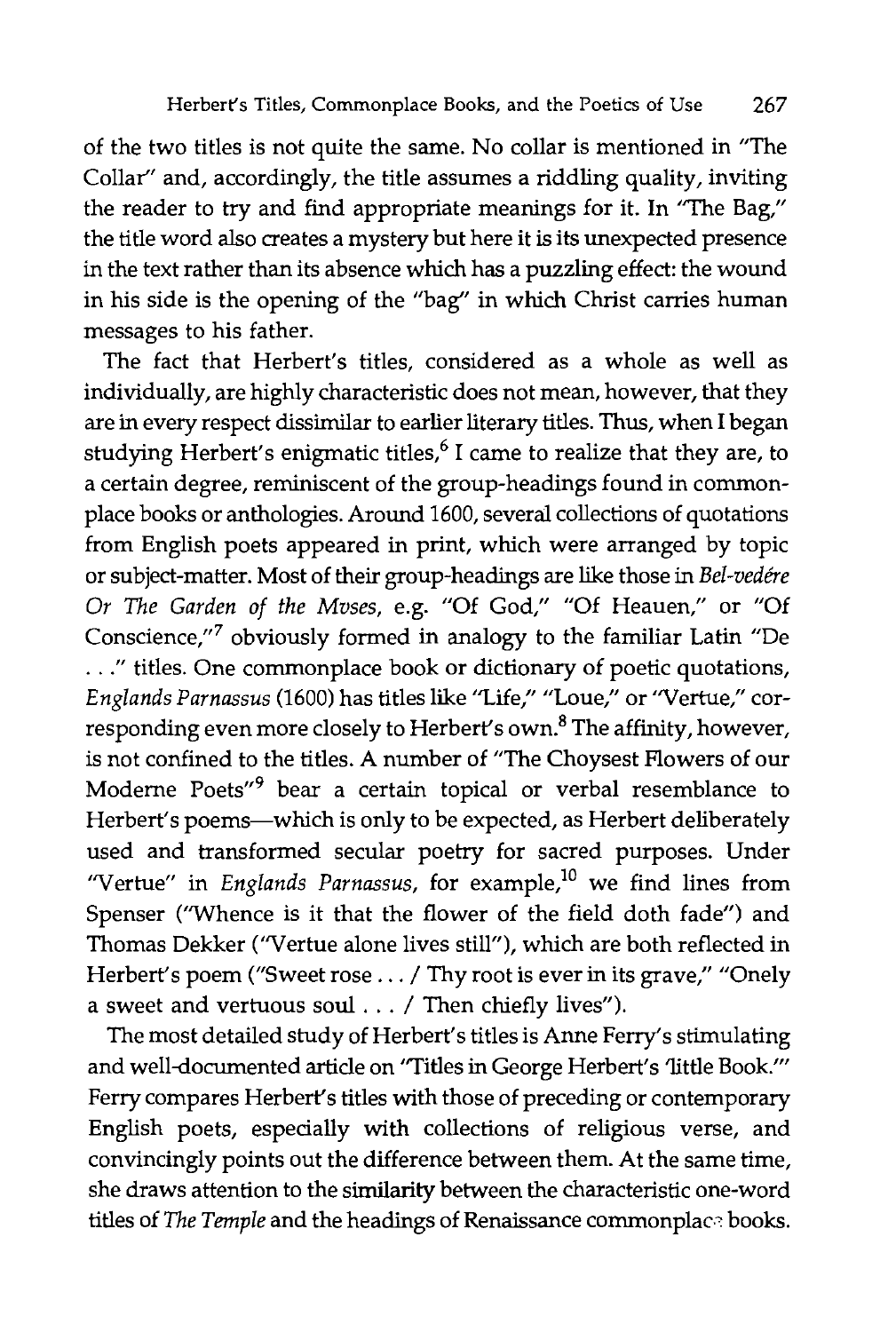Professor Ferry's main example is the *Bel-vedere,* which has an alphabetical table of subjects or topics resembling the list of titles at the end of *The Temple.*<sup>11</sup> In the *Bel-vedére*, however, the actual headings are different from the list of subjects<sup>12</sup> while, for example, in *Englands Parnassus,* as in *The Temple,* they are identical with the table of contents.

Professor Ferry makes a distinction between the "emphasis ... on the individually 'expressive character' of [Herbert's] titles," and the exploration of "other features," which "can tell us about what he thought a poem should be or do" (314-15). But can this implicit poetological function of the titles really be separated from their "expressive character," that is, from the title as "part of the poem's fiction"? $13$  For example, Herbert's titles resemble but are not identical with those of contemporary commonplace books, and I think it is only by taking account of the difference as well as the similarity that we can fully appreciate the function of this model in Herbert's poetics. Such a discriminating stance, however, can only be adopted when the title is regarded as part of the individual poem.

Even when we do not take into account the individual expressiveness of Herbert's titles, however, we have to notice distinctions as well as similarities. Thus Ferry stresses the "consistent choice of the article *the"*  (329) in titles like "The Answer," where other poets would use the indefinite article ("An Answer"). Another example is "The Rose" instead of "A Rose," or "On a Rose," or "To a Rose." The use of the definite article, according to Professor Ferry, emphasizes "the category [a title] exemplifies" and signals a tendency "toward categorization, even abstraction," which associates Herbert's titles with commonplace-book headings. Ferry obviously uses the word "category" in a wider or colloquial sense as a synonym of "species" or "class" (as distinct from the more specific or Aristotelian use of categories such as "substance," "quantity," "quality" etc.). A title indicating a certain class of things, however, under which several examples may be grouped, is not the same as an abstraction. Expressions like "the answer" and "the rose" are abstractions from specific cases, but they are by no means indications of a class or group. The distinction becomes clear when we look at comparable concrete terms in the commonplace books. In *Englands*  Parnassus, for example, we find headings like "Fishes," "Satires," and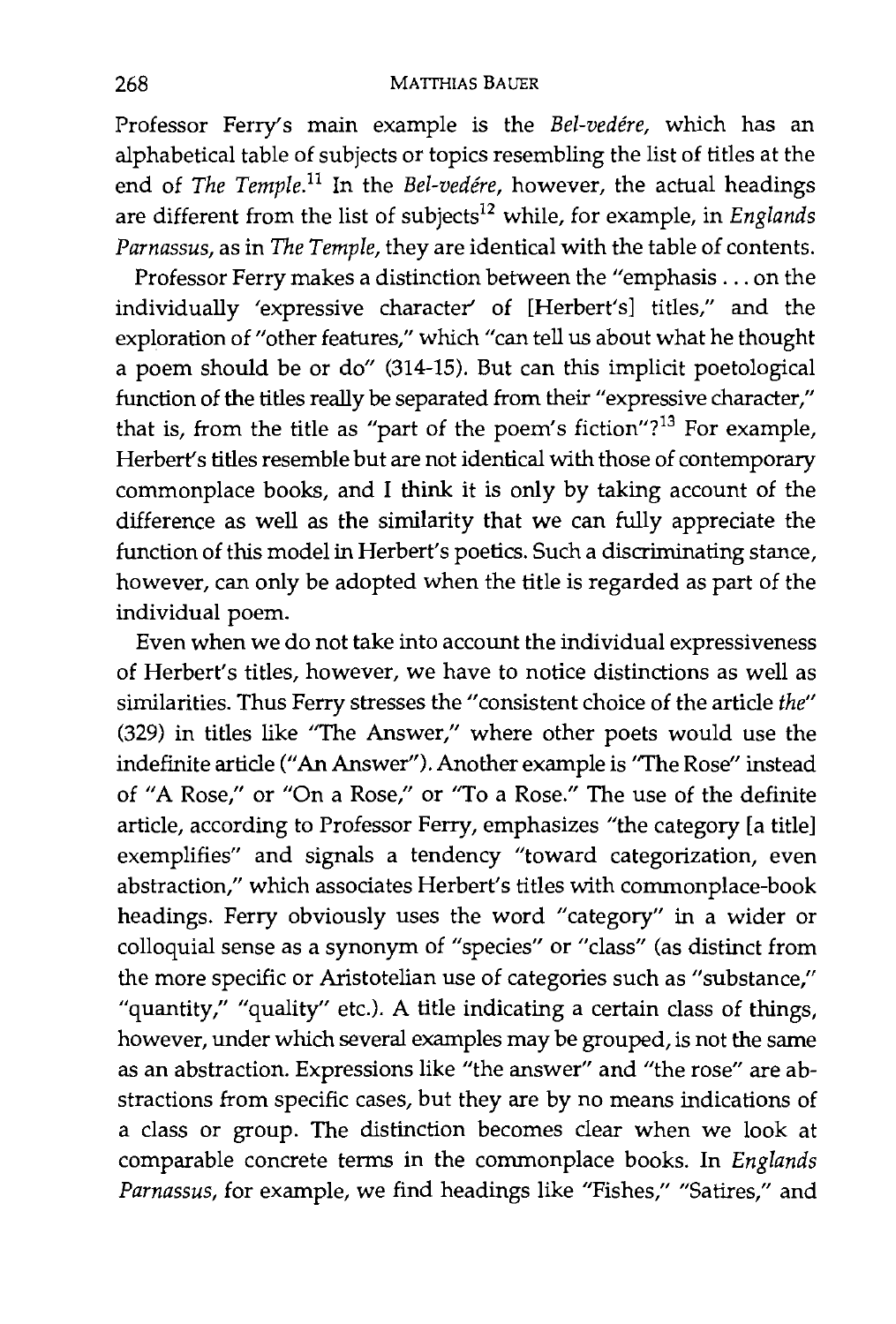"Trees." These are indeed group-headings but they are not abstractions. The reverse is true of Herbert's "The Flower," "The Posie" etc. A heading like "The Flower" (as opposed to "Flowers") does not indicate a series of examples but an idea or essential quality. It serves to introduce a definition rather than an illustrative example. The definite article, which is regarded by Ferry as a sign of affinity between *The. Temple* and the commonplace books, is alien to commonplace-book headings.<sup>14</sup>

Anne Ferry introduces, "for purposes of discussion" (323) a taxonomy of Herbert's titles, which is not derived from a consideration of the poems but from the titles alone. The taxonomy is useful but inevitably entails a number of simplifications. Thus, Ferry's first group of titles which "identify the poem explicitly by an aspect of its form" (323) or "identify the poem as a distinct mode of address" includes "The Answer." But the way in which this poem may constitute an answer of some kind is by no means obvious. "The Answer" may rather be called a poem about answering, whose very point seems to be that there is no answer: the speaker has to confess his ignorance.

The second and third groups comprise names for church rites, feasts, or seasons like "The H. Communion," "Easter," and "Lent" and "titles taken from biblical texts or names or events" (324) such as "The 23 Psalme," "Jordan," or "Dooms-day." In these cases, Ferry maintains, the titles "purport to identify the poem by its subject or by a key image or text associated with it rather than by its form." When we look closely, however, the exact way in which this is done is difficult to determine. In what manner, for example, does "The 23 Psalme" refer to Psalm 23? The Psalm is not exactly the subject of the poem, nor is it "associated with it"; the six stanzas of the poem rather paraphrase and transform the six verses of the psalm itself. Thus, since this poem is to be seen as a version of the psalm the title refers at least as much to the form or genre as to the subject of the poem.<sup>15</sup> A particularly intriguing case is "Jordan." For one thing, the biblical river cannot be said to be the subject of the two poems under that heading. It is neither mentioned nor openly alluded to. Only in the first "Jordan" poem the river image occurs ("Must purling streams refresh a lovers loves?"), inviting us to catch the sense of the title "at two removes" (1. 10). "Jordan" seems to fulfil Adomo's demand for a title which fits the work like a name rather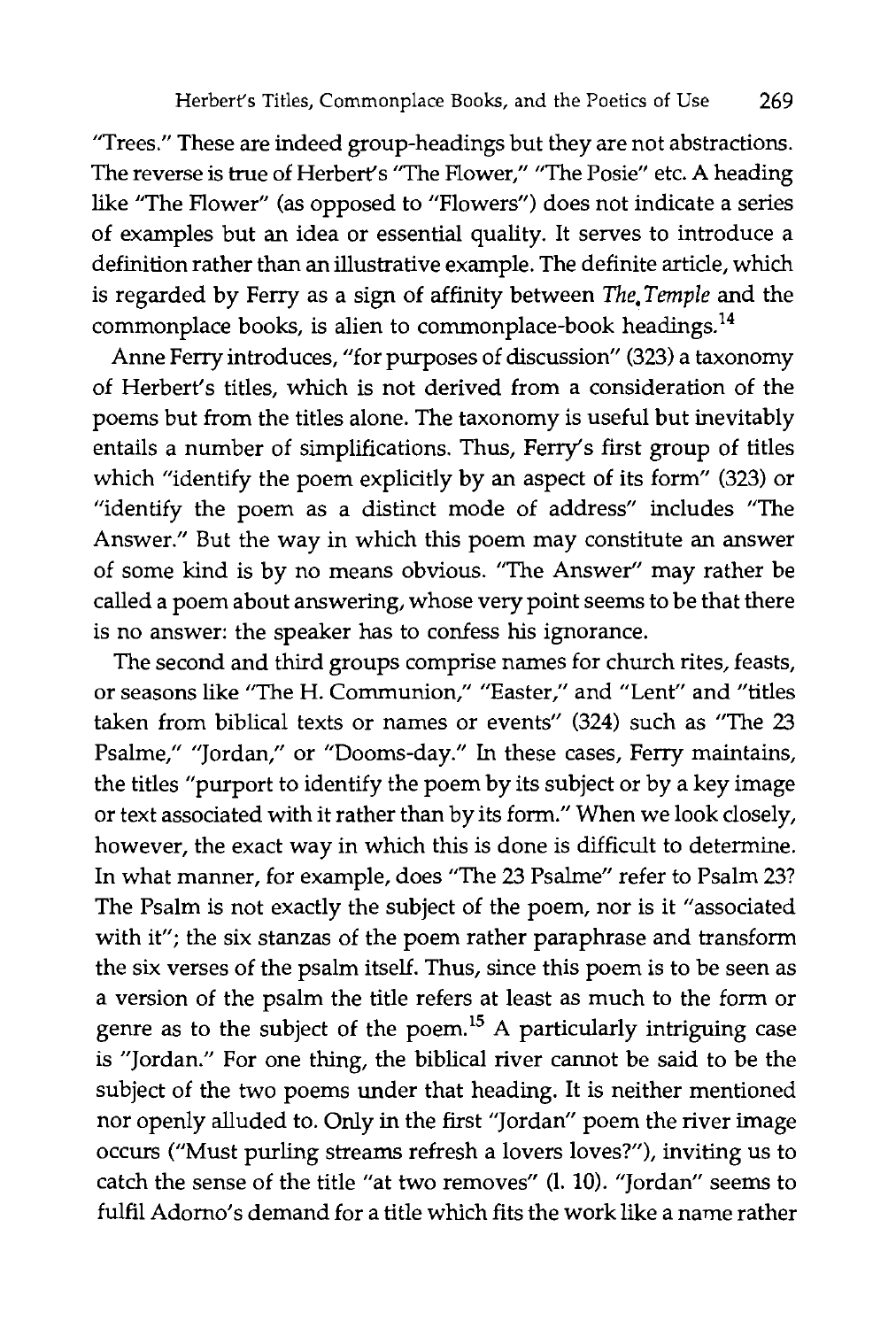## 270 MATTHIAS BAUER

than state its subject. The name-like character of the title is underlined by the fact that "Jordan" is used without the definite article commonly attached to the names of rivers. Even though Herbert was not alone in doing so ("Jordan" is used, for example, without definite article in the A.V.), the usage serves to underline the personal nature of the name.<sup>16</sup>

The definite article characterizes Professor Ferry's fourth group of titles, which comprises "nouns referring to other than biblical persons, things or actions," purporting "to identify the poem by its subject or a key image associated with it" (324). This group includes "names for objects" such as "The Pulley" and "The Bag," which she calls "emblematic titles" (325), as titles of this kind are to be found in devotional emblem books, most of which were published after *The Temple. <sup>17</sup>*Titles consisting of a single noun with definite article are rather exceptional in emblem literature, which mostly follows the pattern of a *pictura* being superscribed by an *inscriptio.* Nevertheless, Herbert's titles may be called emblematic in that the complex relationship between title and text is not unlike the interplay between the different parts of an emblem, which mutually explain as well as mystify each other. "The Pulley," for example, does not refer to an object discussed or presented in the poem, as the objects of the garden in Hawkins's *Partheneia Sacra.* Its meaning is not obvious but can only be approached by way of closely following up the verbal interplay between text and title.<sup>18</sup>

Ferry's last type of title, which is the most frequent one, consists "of a single noun referring to an abstraction purported to be the topic of the poem, unmodified by an article, a preposition, or an adjective" (325). Professor Ferry again convincingly shows Herbert's originality here as she points out how these titles were altered in accordance with more familiar patterns by later anthologists (326). Such an "abstract" title, however, is not just "purported to be the topic of the poem" in that it indicates a certain subject matter. In its bareness, it also draws attention to itself *as a word* which may be defined, expounded, and transformed in the text.

The definition-like relationship between title and text has made Robert B. Shaw ask "how Herbert's task as a poet compares with that of lexicographer."<sup>19</sup> The affinity between Herbert's one-word titles and the lemmas in a dictionary is implicitly borne out by the fact that Anne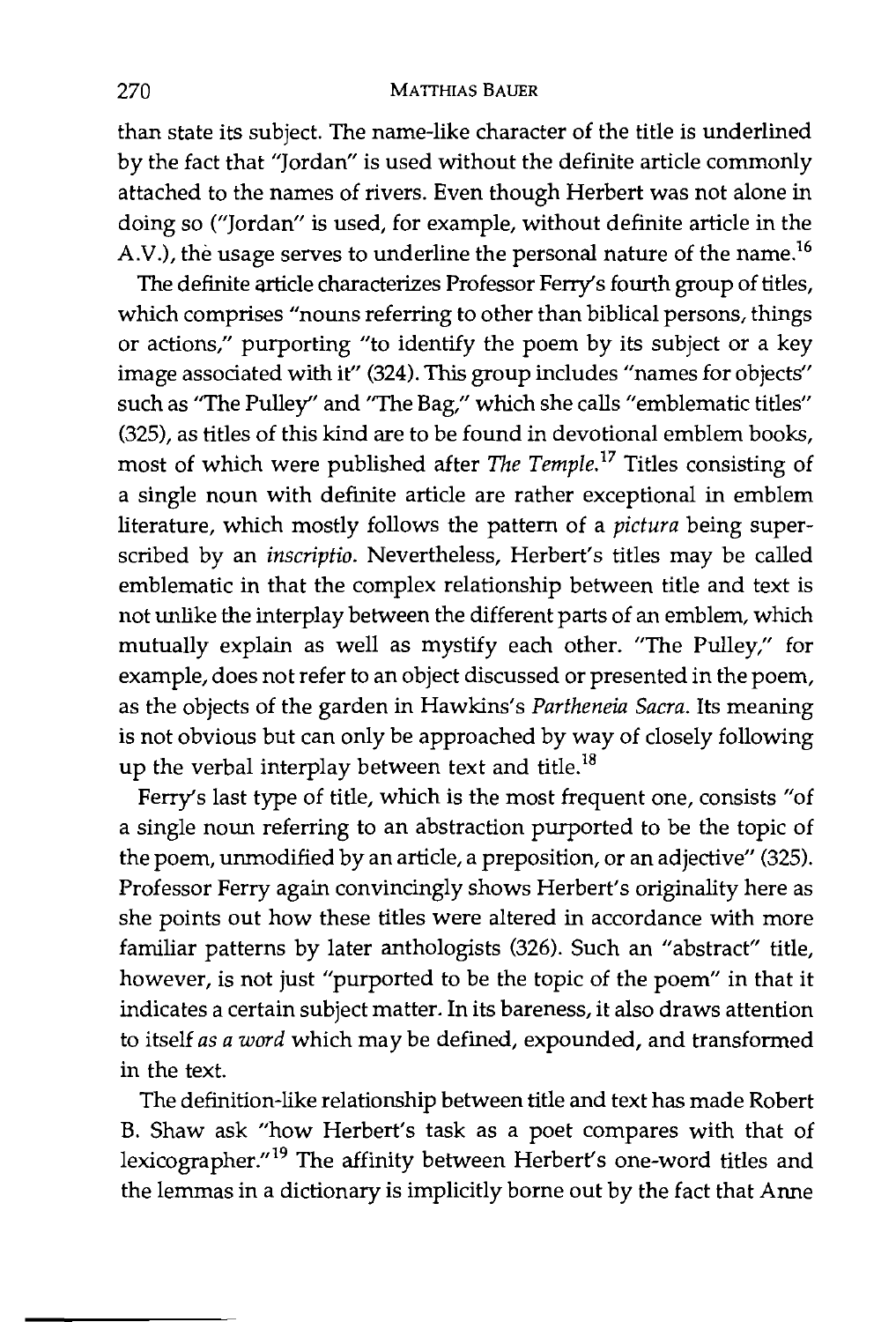Ferry's argument for the similarity to commonplace books is mainly based upon indices or word-lists at the end of such collections. And indeed the boundaries between a *thesaurus* such as Simon Pelegromius's *Synonymorum silua* (first English ed. 1580), a hard-word dictionary like John Bullokar's *An English Expositor* (1616), and a commonplace book such as *Englands Parnassus* are fluid. In varying degrees, for example, these works all use quotations to explain or illustrate the headwords by which they are arranged.

Alphabetically arranged indices of abstract nouns could also be found in other works which were "used" (and not just read straight through). To give a continental example, a German edition of *Esopus leben vnd fabeln*  (Freiburg, 1555)<sup>20</sup> contains "Ein Register der schönen leren so aus diesen fabeln genommen werden" [An index of the beautiful lessons taken from these fables] (a iii'). In this index, terms like "Lob" [Praise], "Natur" [Nature], or "Undanckbarkeit" [Ungratefulness] are followed by relevant maxims and the titles of the fables from which they are derived. The table made it far easier to use Aesop's fables for didactic or rhetorical purposes.

The fact that the titles in *The Temple* are not arranged alphabetically need not detract from their index- or dictionary-like character, as the alphabetical order was by no means the only one in Herbert's time. John Withals's popular *Short Dictionary for Yonge Begynners,* for example, which was first published in 1553 and repeatedly reprinted until 1634,<sup>21</sup> has a topical arrangement "going from the broad, general subjects to the specific but less well known."<sup>22</sup> Just as titles may resemble entries in a dictionary, dictionary headwords could be regarded as titles. In the "Address to the Reader" of his *Alveary* (1573), John Baret explains that work on this English-Latin dictionary began with having his pupils take the Latin-English *Bibliotheca Eliotae* (1548) and "write the English before ye Latin, and likewise to gather a number of fine phrases out of Cicero, Terence, Caesar, Liuia &c. and to set them vnder seuerall Tytles, for the more ready finding them againe at their neede. $123$  The statement underlines the affinity between the dictionary and the anthology or commonplace book while it also stresses the usefulness of such a form of collection. It may be remarked in passing that the title of Baret's dictionary, *Alveary* (beehive) links up with the speaker's wish in Herberts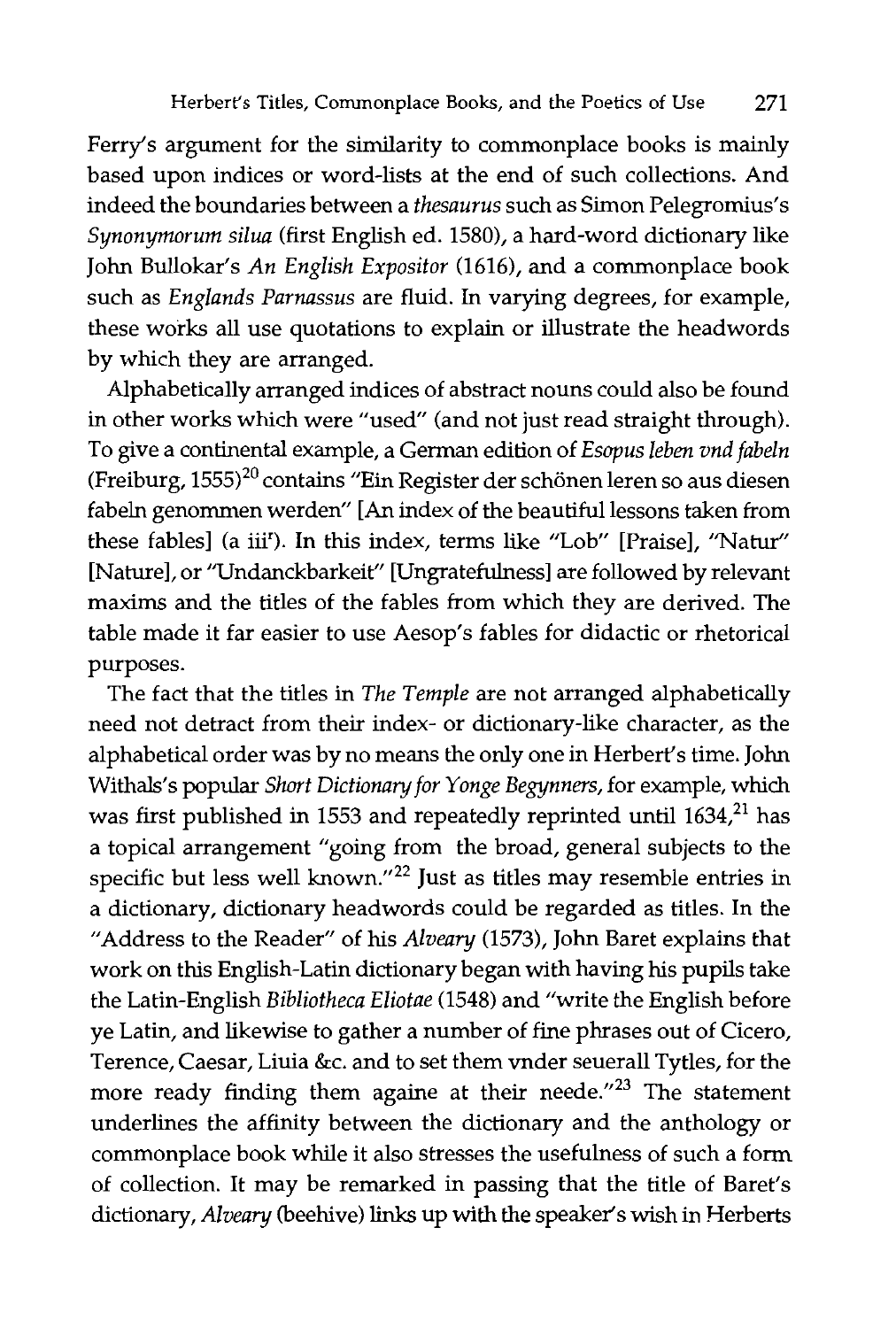"The H. Scriptures (I)": "OH Book! infinite sweetnesse! let my heart / Suck ev'ry letter, and a honey gain" (1-2). Both poems on "The H. Scriptures" emphasize that the reader of the Bible is a collector or anthologist (a word that is of course related to the flower and bee imagery) who strives to know "how all thy lights combine," "Seeing not onely how each verse doth shine, / But all the constellations of the story" ("The H. Scriptures [11]," 1,3-4). The poem is cited by Ferry as a comment on Herbert's own method of choosing the same title for widely "dispersed" poems (331) and on the common practice to create "harmonies" such as the "famous concordances of biblical texts . . . prepared at Little Gidding" (336).

\*\*\*

Why did Herbert, by means of his titles, present himself in the role of anthologist, concordance- or dictionary-maker? Professor Ferry suggests that to Herbert the role of compiler or copyist was a sign of humility.<sup>24</sup> She regards his choice of commonplace-book titles as "a means of escaping poetry associated with human invention and entwined with self" (337) since it enabled him to introduce personal experiences under impersonal topics (342). But setting aside the question whether introd ucing a personal experience under an impersonal heading is *per se* a sign of humility, I wonder whether Ferry's own reference to "The H. Scriptures (11)" does not already show that the commonplace-book or dictionary model served other purposes as well.

I do not think that Herbert's titles are afterthoughts, instruments "for achieving the qualities of 'transparency or self-effacement''' which "were not part of Herbert's original program for sacred verse."<sup>25</sup> The tension between titles and texts is so much part of the poems' effect that it seems highly improbable that the titles were affixed at a later stage. On the contrary, quite often the title word with its different layers of meaning, its paronomastic and anagrammatic connotations seems to be the seed from which the poem develops.26 The fact that Herbert occasionally altered the title of a poem cannot be used as evidence to the contrary. The change from "Perfection" to "The Elixer," for example, goes along with a substantial revision of the text.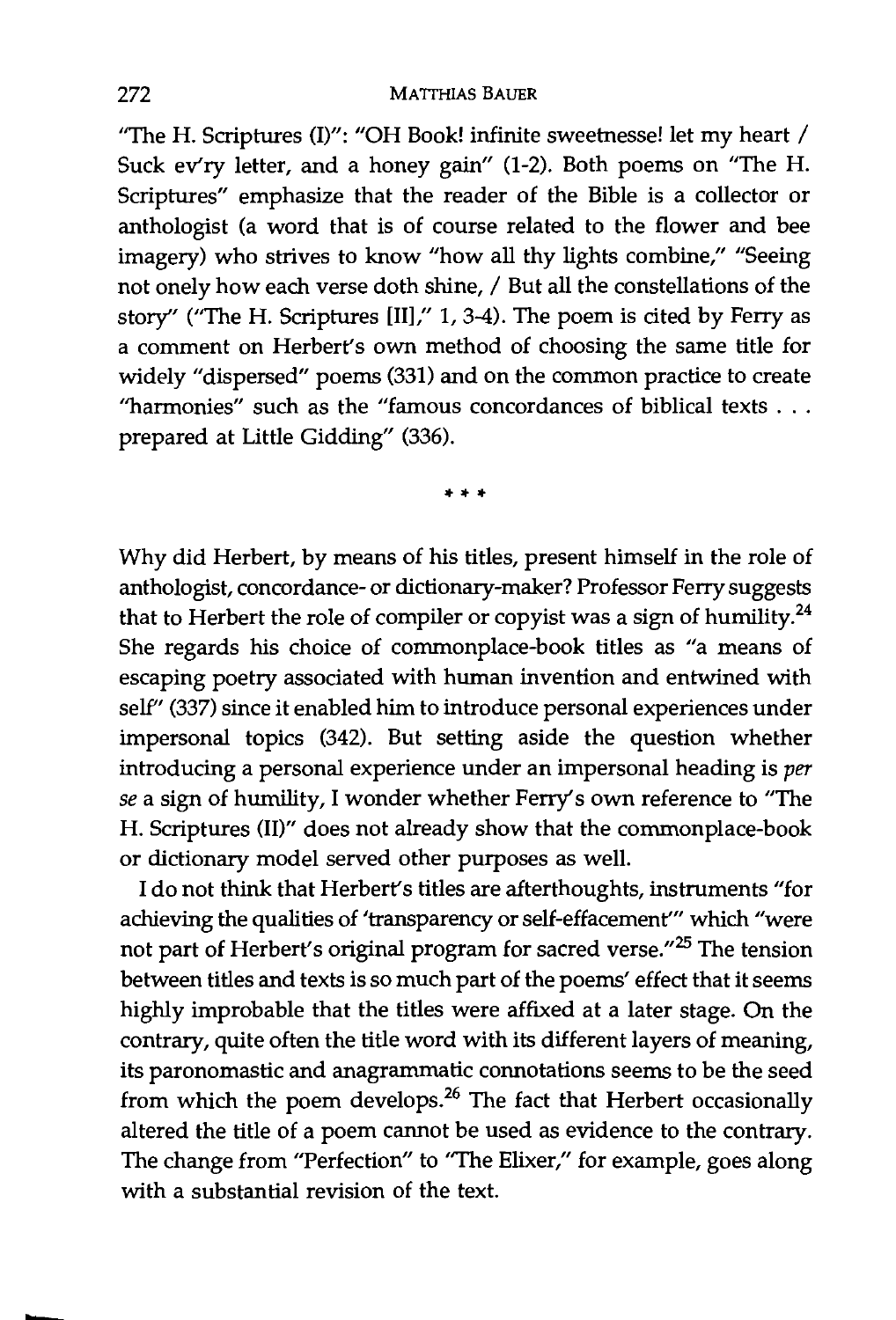As the subtitle of *The Temple* points out, "Sacred Poems" and "Private Ejaculations" go together and sometimes they do so in the very same poem-when the title, for instance, appears to introduce a general, "sacred" subject while the text speaks of "private" experience. $^{27}$  An example is "Justice," where in twelve lines the personal and possessive pronouns "I," "me," and "my" occur no less than nineteen times. Herbert's practice thus points to the general significance of individual experience-not as a celebration of "self" but as a recognition of the divine likeness of the human soul which makes even its fallen state a matter of universal import.<sup>28</sup> Thus, paradoxically, Herbert's "general heads" are signs both of "Humilitie" and "Assurance." This concept is such an essential feature of Christian belief that its expression in Herbert's title-poem relationships hardly seems to be the result of a change of mind at a later stage.

Quite convincingly, however, Ferry refers to the psalter as a parallel to the union of the abstract or general and the personal in Herbert's titles and poems: "To aid private use of the psalter as 'a harmony of holy passions' ... it was often printed with some sort of *'Table, shewing wherevnta euery Psalme* is *particularly to be applied,'* where the reader could find psalms collated like passages in a commonplace book."29 Even though the entries on such a table were different from the titles in *The Temple,* the idea of "private use" links them with the names of Herbert's poems as well as with the lemmas of a dictionary, the *tapai* of the *ars memarativa,* or the headings of a commonplace book. Moreover, Herbert was certainly aware of the fact that the headings of the Psalter were the prototypes of titles in a collection of poetry and that his own titles, however different in detail, would inevitably evoke this background.

Herbert himself stresses "use" as a central feature of his poetics in "The Quidditie," a poem which, as its title ("quid dittie?") says, $30$  is concerned with the *quidditas* of poetry: "... A verse // ... is that which while I use / I am with thee" (1, 11-12). "I use" is the essential part of the definition as it forms the condition of being dose to God. The speaker is with Christ not when he makes a verse (the poet as maker) nor when he is inspired by it (the poet as prophet) but when he *uses* it. The poet's material or talent is all there (in the Book of Books) but must be employed; the Lord must receive his own "with usury" (Mt 25:27).<sup>31</sup>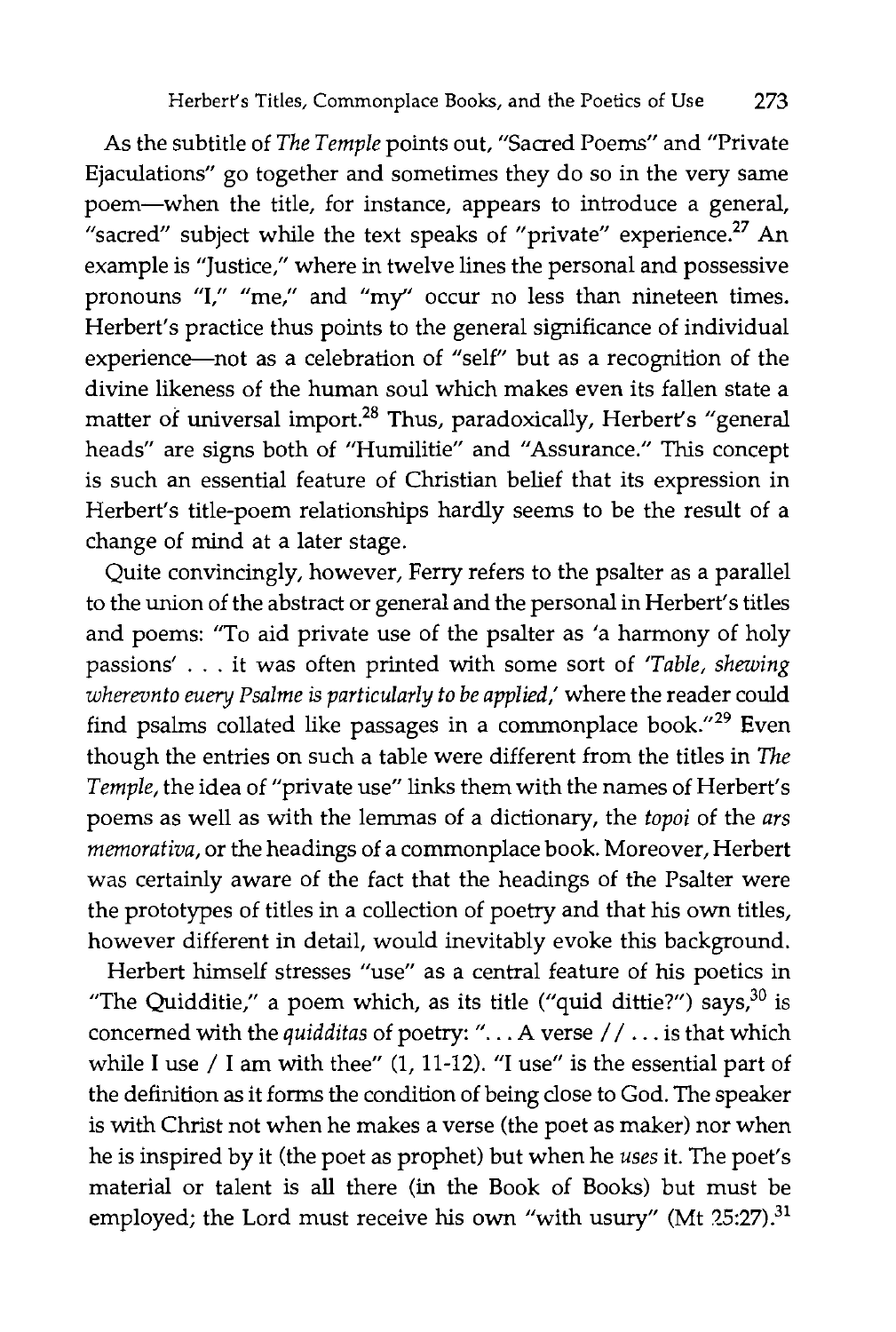The truth of Herbert's statement becomes evident in the very act of making it, for when the poet says "I use" he uses the letters of the Word to express his being with "Iesu." (This corresponds exactly to the idea of a *verse* being used to *serve* him.) The "literal" use of the Lord's name is a prototypically poetic one, as Herbert makes explicit in the poem "JESU." Herbert's "christological" understanding of the letters I-E-S-U is confirmed in "The Banquet," where the speaker sees "What I seek, for what *I sue"* (46, emphasis added), as well as in "The Sonne/' where the son who is "parents *issue"* (6, emphasis added) is of course Jesus.<sup>32</sup> In his "Briefe Notes on Valdesso's *Considerations/'* Herbert emphasizes that the Holy Scriptures do not just incite faith and are then "to be left." They

have not only an Elementary *use,* but a *use* to perfection, neither can they ever be exhausted, .... Indeed he that shall so attend to the bark of the letter, as to neglect the Consideration of Gods Worke in his hearte through the Word, doth arnisse; *both* are to be done, the Scriptures still *used,* and Gods worke within us still observed, who workes by his Word, and ever in the reading of it. $33$ 

The right use of the Scriptures does not consist in a dismissal of the letter but in concerning oneself with more than its bark. The core of the letter must be grasped and employed and (to continue Herbert's seed image) become fruitful.

Herbert's poetics of use is related to idealist concepts familiar to readers of Renaissance literature. His "use" is not utilitarian but functional; he shares, so to speak, Pamela's (as opposed to Crecropia's) view in Sidney's *New Arcadia* (III.10), who holds that the "use" of beauty does not consist in making it serve a specific purpose but in doing it justice as the most perfect state of that which it adorns.34 In a comparable sense, Herbert uses the words of the Bible not, for instance, as proofs in an argument about religious dogma but, poetically, as an end in themselves, as the never-to-be-exhausted subject of his own work. This is a highly appropriate use since, as the quotation from Herbert's comments on Valdesso's *Considerations* has shown, "to work" is the very essence of the Word. In The *Country Parson,* Herbert employs the simile of the successful farmer and his "well inned" harvest to point out that the "use" of God's word means utterance: " ... yet if God give him not the Grace to *use*, and *utter* this well, all his advantages are to his losse."<sup>35</sup> This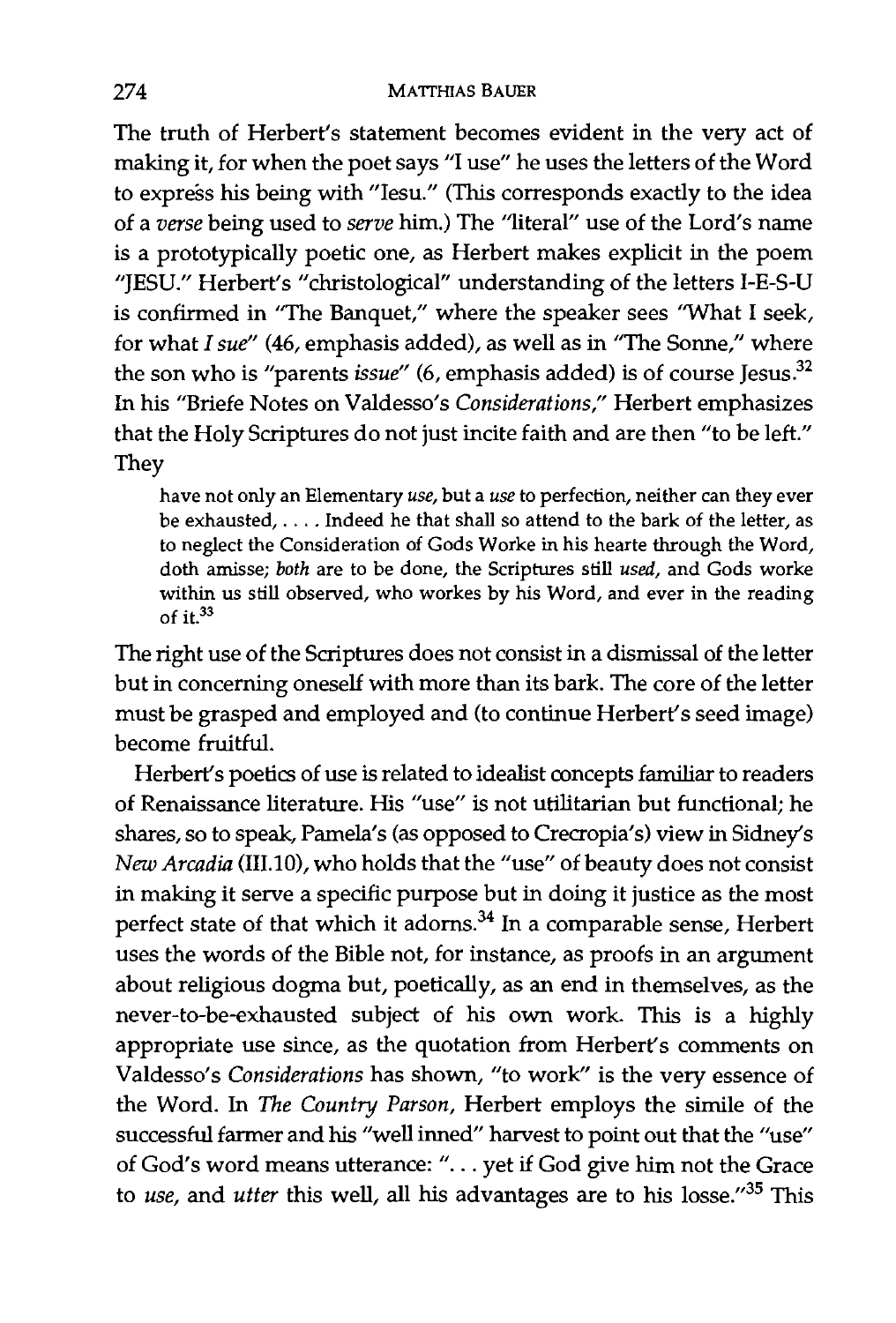goes together with the meaning of the verb *use* itself as a synonym of *to say, utter (OED* 16.b.).

The use of the word in the poet's utterance brings us back once more to the commonplace book. Apart from the printed examples of the genre, the commonplace book was a very personal or individual kind of work. We remember that Herbert recommended the country parson to compile "a book, and body of Divinity" out of his reading of "the Fathers  $\dots$ and the Schoolmen, and the later Writers," which was to be used as "the storehouse of his Sermons. . . . For though the world is full of such composures, yet every man's own is fittest."<sup>36</sup> On an even more basic level, humanist educators recommended their students to make a collection of their own which contained both quotidian and rare or exquisite words, as well as idiomatic expressions, sayings, proverbs, or difficult passages from authors, and could be used for purposes of *inventio.* Thus Ludovicus Vives recommends:

Compones tibi librum chartae vacuae, iustae magnitudinis: quem in certos locos, ac velut nidos partieris. In uno eorum annotabis vocabula usus quotidiani, velut animi, corporis, actionum nostrarum, ludorum, vestium, habitaculorum, coiborum: in altero vocabula rara, exquisita: in alio idiomata & formulas loquendi.<sup>37</sup>

Vives metaphorically refers to the heads or titles under which linguistic material is to be grouped as "nidos," nests. This expression is obviously taken from Erasmus, who recommended a similar use of the (classical) authors in *De copia verborum ac rerum:* 

Postremo vtcunque postulat occasio, ad manum erit dicendi supellex, certis veluti nidis constitutis, vnde quae voles petas.<sup>38</sup>

Certainly Herbert regarded the Scriptures as more than just *supellex*, equipment, but the concept as such plays a central part in his poetics. He verbally echoes Erasmus and Vives in "Longing," where the world not only appears, in the traditional metaphor, as God's book but is more specifically described in terms that characterize the commonplace book:

Indeed the world's thy book, Where all things have their leafe assign'd: Yet a meek look Hath interlin'd.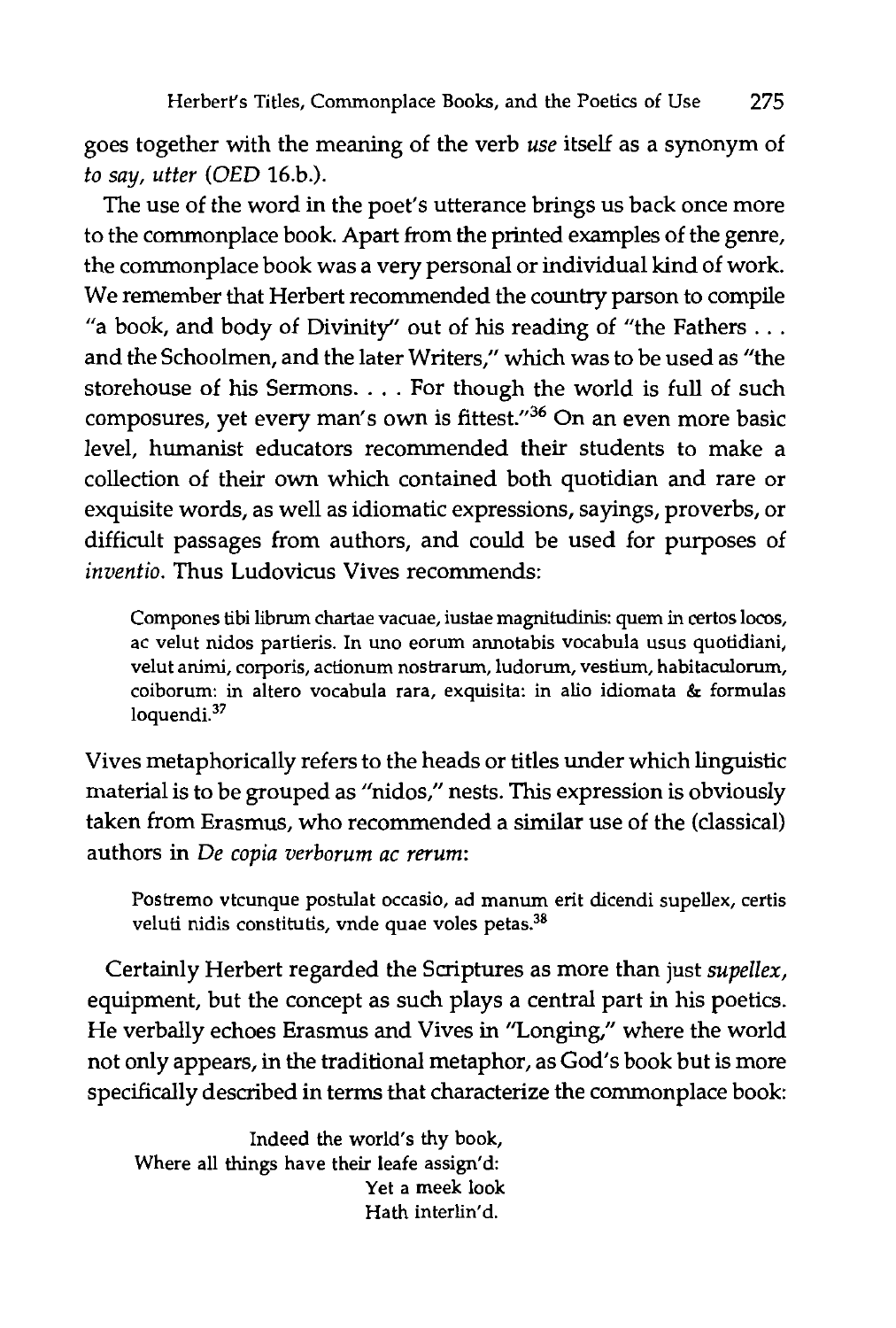Thy board is full, yet humble guests

Finde nests. (49-54)

The expression "nests," which comes as a surprise in the sacramental context of the board as communion table, can now be identified as a term connected with the practice of commonplace-book making (where there are, of course, "tables," too). The "nest" signifies the *topos* or title under which related entries are grouped together. The speaker thus literally hopes to be anthologized, to be (s)elected and find a place between entries already made ("yet a meek look / Hath interlin'd"). The poet who longs to be called to the table of *communio* or common place, prays, in the words of "Sighs and Grones": "0 Do not use me / After my sinnes" (l-2)-words which are themselves an example of how the Book of Books may be "used." $39$ 

''The Table" (or "A Table of ... ") was the most frequent heading of an index or list of contents in Herbert's time,<sup>40</sup> a usage which is related to the tablet on which an inscription is made (such as the ten commandments). **In** the contemporary climate of increasing denominational dispute, however, *table* was also a highly controversial term; it was preferred by dedicated Protestants to that of *altar.* John Williams's pamphlet on *The Holy Table, Name and Thing, More Anciently, Properly, and Literally Used under the New Testamant, then that of an Altar* (Lincoln, 1637) is only one of a flood of publications concerned with the question.<sup>41</sup> Herbert does not take sides in the dispute but, so to speak, strives to transcend it poetically. **In** the light of a heightened public awareness to the meaning of *table* and *altar,* the first title in "The Church," "The Altar," becomes the heading of all other headings: it is "The Table" on which the poet presents the offerings of his work, indicated by their names.

Herbert's combining the images of the communion table and the index or commonplace book points to the fact that in *The Temple* the use of the Word does not merely serve didactic purposes but is seen as a sacred event. Herbert's model in this respect is the rite of the communion itself, in which the consecration of the bread and wine takes place through the use of the Scriptures. The priest performs the sacramental act not, for instance, by speaking a magic formula but by *quoting* Christ's words at the Last Supper ("Take, eat, this is my body . . .").<sup>42</sup>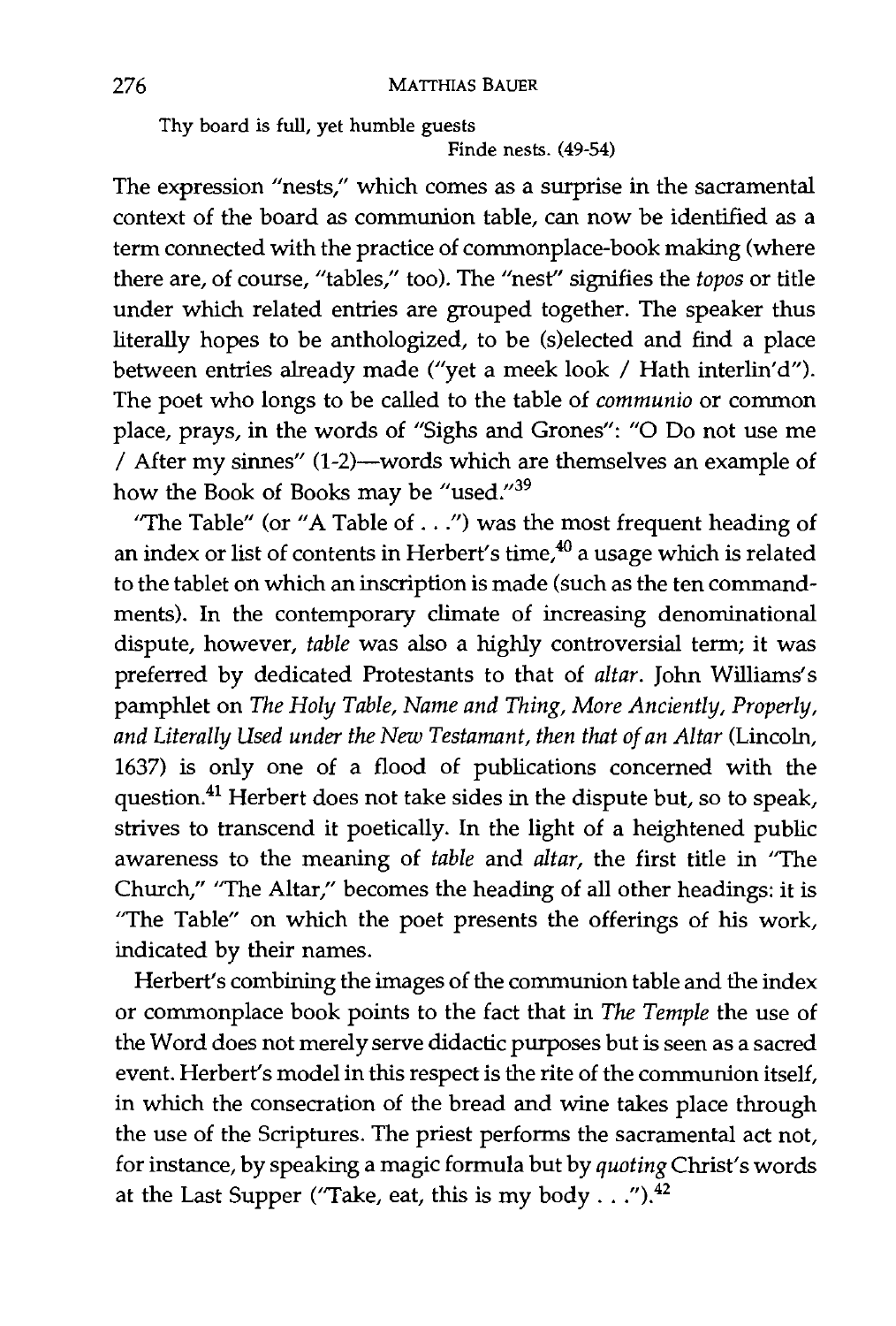Both Herbert's titles and the poems themselves indicate that the commonplace book and the dictionary as aids to poetic or rhetorical invention are of considerable influence on Herbert's poetics. *Inventio* to Herbert means what the word says: finding. Accordingly, one of the characteristically "original" features of Herbert's poetry, his titles, point to an "imitative" technique. What Herbert refers to, however, is not so much the imitation of a genre, style, or subject matter but the "use" of exemplary linguistic material, the fruitful employment of the Word. This goes together with the dialectic of enigmatic or hieroglyphic titles simultaneously pointing to "common" places, or "private ejaculations" becoming "sacred poems."

> Westfälische Wilhelms-Universität Münster

## **NOTES**

lTheodor W. Adorno, "Titel: Paraphrasen zu Lessing," first published in *Akzente*  (1962) no. 3, repr. in *Noten zur Literatur* (Frankfurt: Suhrkamp, 1974) 325-34.

<sup>2</sup>Adorno 326: "Titel müssen wie Namen es treffen, nicht sagen."

3 Adorno 327: "Der gesuchte Titel aber will immer das Verborgene hervorzerren. Das verweigert das Werk zu seinem Schutz. Die guten Titel sind so nahe an der Sache, daB sie deren Verborgenheit achten; .... " Adorno prefers titles given by a reader to those made by the author: "... mit dem Titel antwortet er auf die Ratselfrage."

<sup>4</sup>The only exception is Herbert's "To all Angels and Saints." George Herbert is quoted from F. E. Hutchinson's edition of his *Works* (Oxford: Clarendon, 1941; repr.  $1945$ ).

 $5$ On the individuating function of the definite article as it was recognized by seventeenth-century grammarians, see Ian Michael, *English Grammatical Categories and the Tradition to 1800* (Cambridge: CUP, 1970) 358-59.

 $^{6}$ In a paper for the quatercentenary conference at Groningen in 1993, now published as "'A title strange, yet true': Toward an Explanation of Herbert's Titles," *George Herbert: Sacred and Profane,* ed. Helen Wilcox and Richard Todd (Amsterdam: VU University P, 1995) 103-17.

7These are the first three headings of the *Bel-vedere* (1600); reprinted by the Spenser Society (no. 17, 1875) under the title *Bodenham's Belvedere Or The Garden of the Mvses*  (rpt. New York: Burt Franklin, 1967).

*BEnglands Parnassus* (London, 1600; repr. Menston: The Scolar P, 1970).

*9Englands Parnassus,* title page.

*lOEnglands Parnassus 290-93.* 

<sup>11</sup>See Ferry 332-35.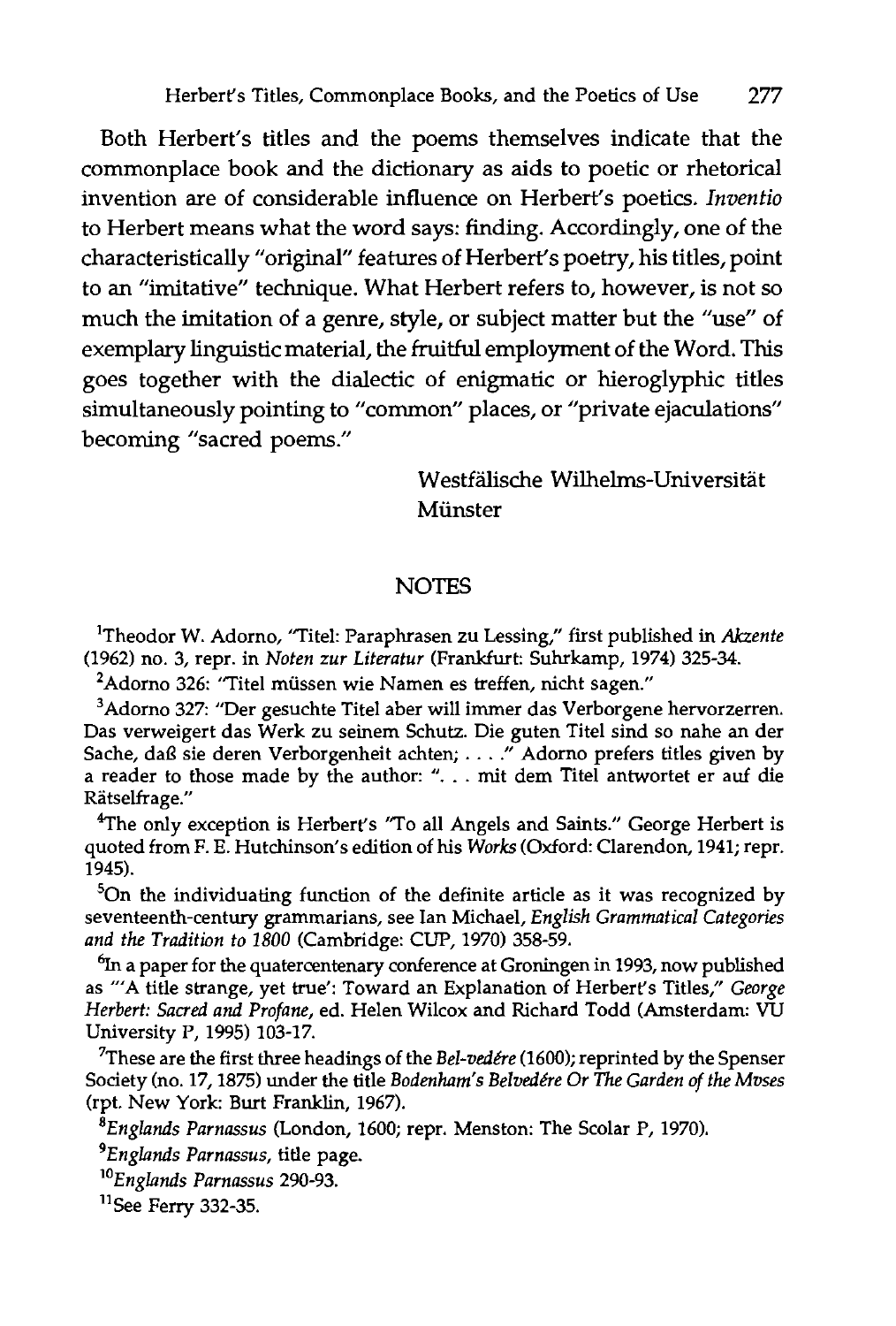12Ferry points out that later editions of *The Temple* beginning with the seventh in 1656 "were printed with the table of titles moved to the front and in back what the title-page announces as 'an Alphabetical Table for ready finding out chief places' in the text" (338). This fact, however, also shows that a list of subjects, such as the one in *Bel-vedere,* was not regarded as quite the same as a list of titles.

<sup>13</sup>Ferry 315, quoting John Hollander, "'Haddock's Eyes': A Note on the Theory of Titles," *Vision and Resonance: Two Senses of Poetic Form* (New York: OUP, 1975) 223-24. For other discussions of Herberfs titles see Ferry 314n3 and Bauer 113n3, 116n35.

14Professor Ferry's overlooking the difference may be due to the fact that the *Bel*vedére is confined to abstract topics. The great number of concrete objects in Herbert's titles ("Church-lock and key," "The Collar"), on the other hand, indicates that the commonplace book is not the only model for Herbert's titles.

 $15$ This view is supported by the fact that in the Great Bible of 1539, each psalm has a heading which includes the definite article ("The. xxiii. Psalme").

<sup>16</sup>See Bauer 122-23 on Herbert's titles as personal names.

<sup>17</sup>Ferry does not give examples but refers to Rosemary Freeman, *English Emblem Books* (London: Chatto & Windus, 1948). Two of the emblem books discussed by Freeman have titles of this kind: Henry Hawkins's *Partheneia Sacra* (1633) and E. M.'s *Ashrea* (1665).

<sup>18</sup>On "The Pulley," see Bauer 108; on the emblematic interplay of mystification and explanation 106-07.

J9"George Herbert: The Word of God and the Words of Man," *Ineffability: Naming the Un namable from Dante to Beckett,* ed. Peter S. Hawkins and Anne Howland Schooter (New York: AMS Press, 1984) 81-93, here 84.

<sup>20</sup>The title continues: ". . . mit sampt den fabeln Aniani Adelfonsi vnd etlichen *schimpffreden Pogij."* 

21See DeWitt T. Starnes, *Renaissance Dictionaries: English-Latin and Latin-English*  (Austin: U of Texas P; Edinburgh: Nelson, 1954) 168.

 $22$ Starnes 168.

<sup>23</sup>Quoted from Starnes 185.

 $24$ Not to be ignored is the didactic function of the genre, both formally (as an aid to the composition of orations and sermons) and thematically (as a collection of exemplary sayings, morally and otherwise), which may well be a hint to the catechizing elements in Herbert's poetry.

2SFerry 337, quoting Helen Vendler, *The Poetry of George Herbert* (Cambridge, Mass.: Harvard UP, 1975) 138.

<sup>26</sup>A case in point is "The Collar"; see Dale B. J. Randall, "The Ironing of Herbert's 'Collar,'" SP 81 (1984): 473-95 and the discussion of the poem's title in my forthcoming study on *The Mystical Linguistics of Metaphysical Poetry.* 

<sup>27</sup>See the chapter on "Die Signalwirkung des Titels," especially "Der Untertitel," in Inge Leimberg's book on *Die geistliche Lyrik der englischen Frahaufkliirung,* which is now being published (Münster: Waxmann).

<sup>28</sup>Cf. Chana Bloch's critical response to Stanley Fish in her interpretation of "Coloss. *3.3." Spelling the Word: George Herbert and the Bible* (Berkeley: U of California P, 1985) 35-36.